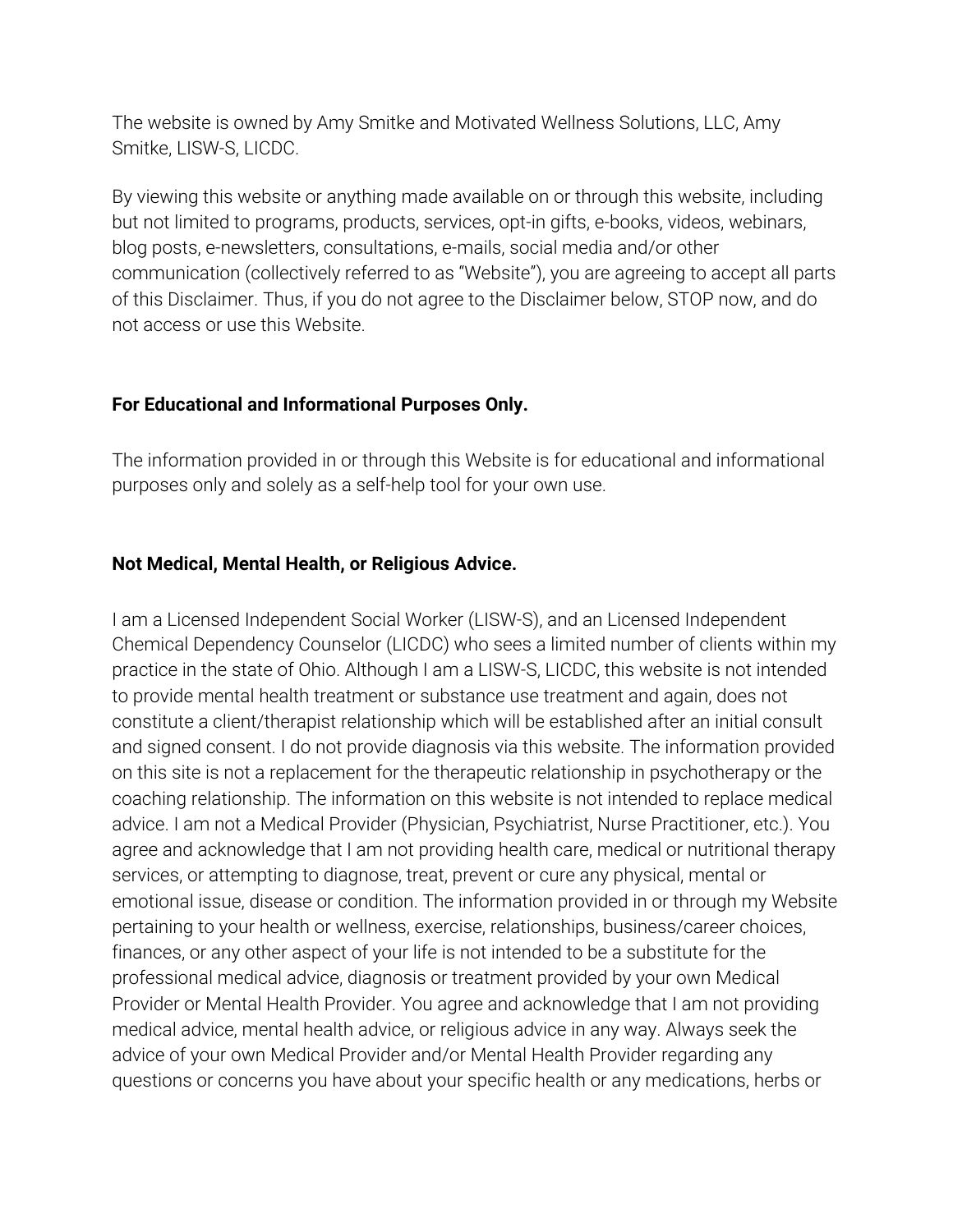supplements you are currently taking and before implementing any recommendations or suggestions from our Website. Do not disregard medical advice or delay seeking medical advice because of information you have read on this Website. Do not start or stop taking any medications without speaking to your own Medical Provider or Mental Health Provider. If you have or suspect that you have a medical or mental health problem, contact your own Medical Provider or Mental Health Provider promptly. The information contained on this Website has not been evaluated by the Food and Drug Administration.

# **Not Legal or Financial Advice.**

I am not an attorney, accountant or financial advisor, nor am I holding myself out to be. The information contained in this Website is not intended to be a substitute for legal or financial advice that can be provided by your own attorney, accountant, and/or financial advisor. Although care has been taken in preparing the information provided to you, I cannot be held responsible for any errors or omissions, and I accept no liability whatsoever for any loss or damage you may incur. Always seek financial and/or legal counsel relating to your specific circumstances as needed for any and all questions and concerns you now have, or may have in the future. You agree that the information on our Website is not legal or financial advice.

## **Personal Responsibility.**

You aim to accurately represent the information provided to us on or through our Website. You acknowledge that you are participating voluntarily in using our Website and that you are solely and personally responsible for your choices, actions and results, now and in the future. You accept full responsibility for the consequences of your use, or non-use, of any information provided on or through this Website, and you agree to use your own judgment and due diligence before implementing any idea, suggestion or recommendation from my Website to your life, family or business.

## **No Guarantees.**

My role, services, and any products I sell is to support and assist you in reaching your own goals, but your success depends primarily on your own effort, motivation, commitment and follow-through. I cannot predict and I do not guarantee that you will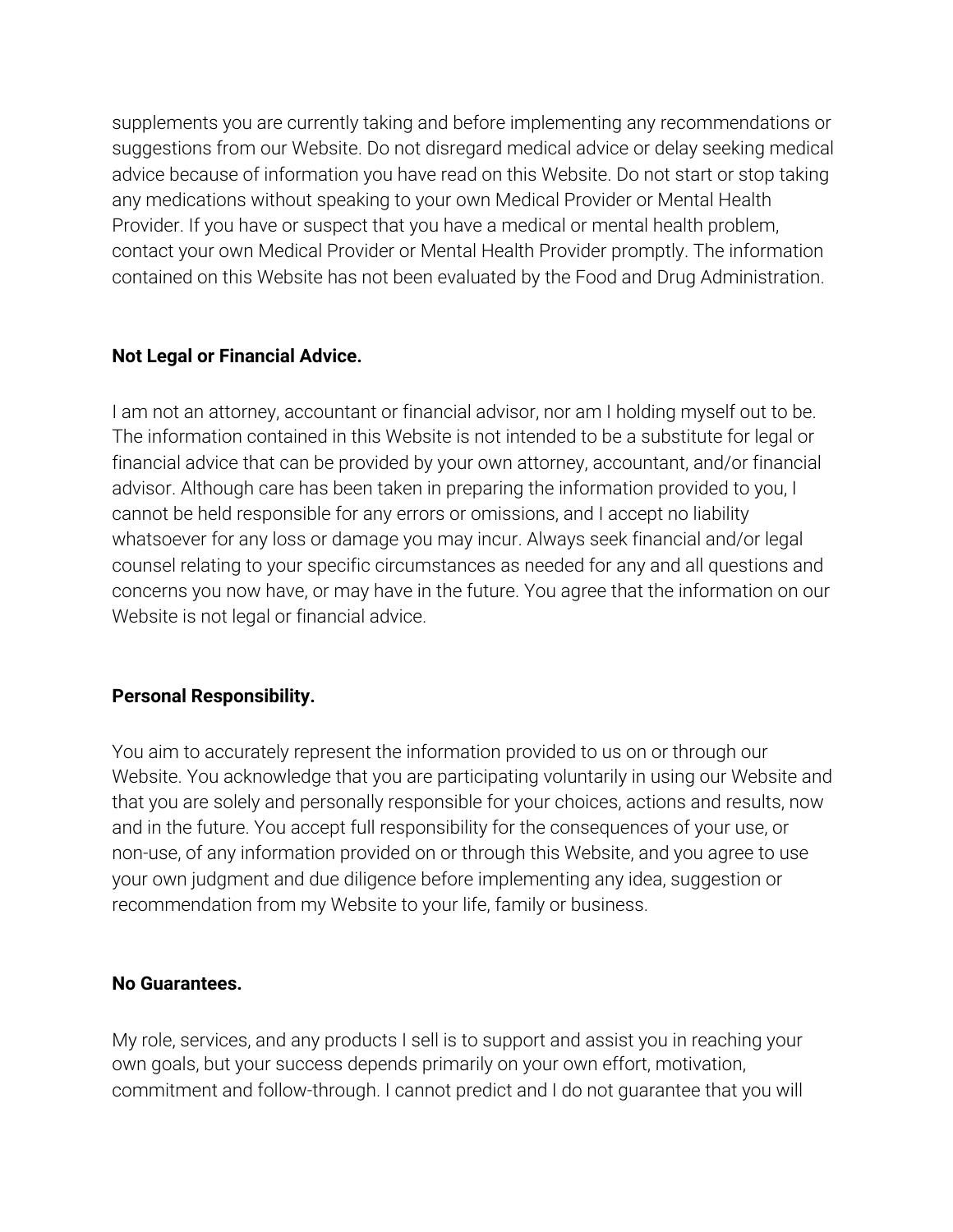attain a particular result, and you accept and understand that results differ for each individual. Each individual's results depend on his or her unique background, dedication, desire, motivation, actions, and numerous other factors. You fully agree that there are no guarantees as to the specific outcome or results you can expect from using the information you receive on or through this Website.

## **Testimonials.**

I present real world experiences, testimonials, and insights about other people's experiences with my Website for purposes of illustration only. The testimonials, examples, and photos used are of actual clients and results they personally achieved, or they are comments from individuals who can speak to my character and/or the quality of my work. All testimonials, examples, or photos supplied by actual clients and colleagues were unsolicited and given with their complete explicit permission. They are not intended to represent or guarantee that current or future clients will achieve the same or similar results; rather, these testimonials represent what is possible for illustrative purposes only.

## **Assumption of Risk.**

As with all situations, there are sometimes unknown individual risks and circumstances that can arise during use of my Website that cannot be foreseen that can influence or reduce results. You understand that any mention of any suggestion or recommendation on or through my Website is to be taken at your own risk, with no liability on my part, recognizing that there is a rare chance that illness, injury or even death could result, and you agree to assume all risks.

# **Limitation of Liability.**

By using this Website, you agree to absolve me of any liability or loss that you or any other person may incur from use of the information, products or materials that you request or receive through or on my Website. You agree that I will not be liable to you, or to any other individual, company or entity, for any type of damages, including direct, indirect, special, incidental, equitable or consequential loss or damages, for use of or reliance on my Website. You agree that I do not assume liability for accidents, delays, injuries, harm, loss, damage, death, lost profits, personal or business interruptions,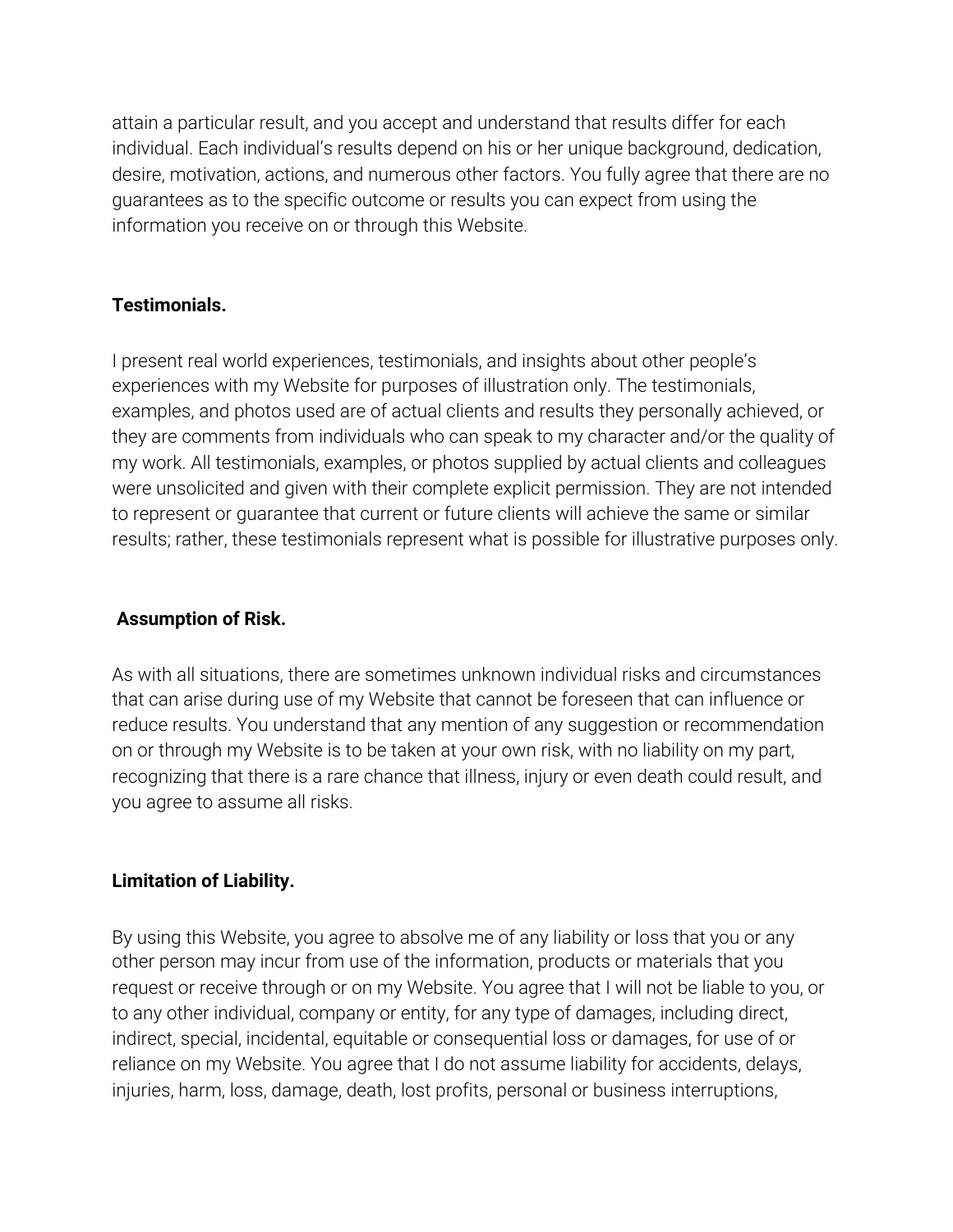misapplication of information, physical or mental disease or condition or issue, or any other type of loss or damage due to any act or default by me or anyone acting as our agent, consultant, affiliate, joint venture partner, employee, shareholder, director, staff, team member, or anyone otherwise affiliated with my business or me, who is engaged in delivering content on or through this Website.

## **Indemnification and Release of Claims.**

You hereby fully and completely hold harmless, indemnify and release me and any of my agents, consultants, affiliates, joint venture partners, employees, shareholders, directors, staff, team members, or anyone otherwise affiliated with my business or me from any and all causes of action, allegations, suits, claims, damages, or demands whatsoever, in law or equity, that may arise in the past, present or future that is in any way related to my Website.

### **No Warranties.**

I MAKE NO WARRANTIES RELATED TO THE PERFORMANCE OR OPERATION OF MY WEBSITE. I MAKE NO REPRESENTATIONS OR WARRANTIES OF ANY KIND, EXPRESS OR IMPLIED, AS TO THE INFORMATION, CONTENT, MATERIALS, PROGRAMS, PRODUCTS OR SERVICES INCLUDED ON OR THROUGH THE WEBSITE. TO THE FULL EXTENT PERMISSIBLE BY APPLICABLE LAW, I DISCLAIM ALL WARRANTIES, EXPRESS OR IMPLIED, INCLUDING IMPLIED WARRANTIES OF MERCHANTABILITY AND FITNESS FOR A PARTICULAR PURPOSE.

#### **Errors and Omissions.**

Although every effort is made to ensure the accuracy of information shared on or through this Website, the information may inadvertently contain inaccuracies or typographical errors. You agree that I am not responsible for the views, opinions, or accuracy of facts referenced on or through my Website, or of those of any other individual or company affiliated with my business or me in any way. Because scientific, technology and business practices are constantly evolving, you agree that I am not responsible for the accuracy of my Website, or for any errors or omissions that may occur.